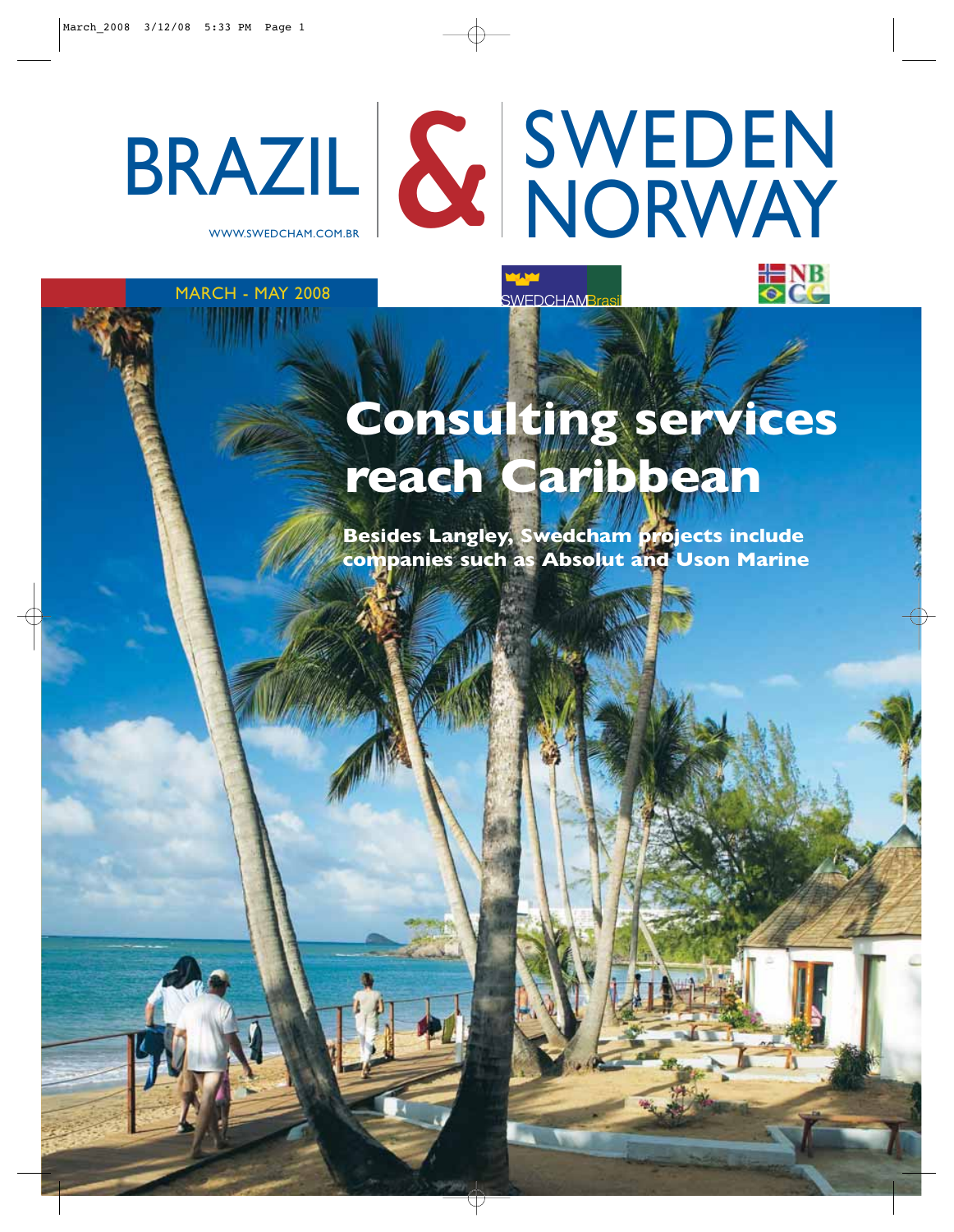



# Swedcham consulting services reach



IN ADDITION TO LANGLEY'S HOTEL FORT ROYAL IN GUADELOUPE, RECENT SWEDCHAM CONSULTING PROJECTS INCLUDE COMPANIES IN SUCH DIVERSIFIED AREAS AS ABSOLUT AND USON MARINE.

W

ith more than half a century of experience, Swedcham Brasil is the number one partner for Swedish companies entering the Brazilian market or wishing to import Brazilian products. The objective of its consulting services is to make

it easier for Swedish companies to do business in Brazil, and vice-versa. For this purpose, Swedcham counts on excellent market knowledge, a solid network of contacts, a data base of independent consultants and a comprehensive array of services.

Swedcham's operations are rooted in an extensive network of contacts including the Swedish Embassy, government institutions, trade organizations, sector associations, members and clients. Through this network, it has developed its expertise on Swedish-Brazilian trade and tailored its services portfolio to meet the needs of the Swedish community.

Swedcham is therefore highly qualified to help companies identify, evaluate and seize business opportunities in Brazil. Indeed, it has helped many Swedish companies reach crucial decisions with regard to setting up or expanding operations in this dynamic market. Over the years, Swedcham has seen Swedish business in Brazil grow from a handful of multinational industries to some 200 companies in sectors as diverse as telecommunications and pulp & paper.

Recently, Swedcham's consulting services have reached the paradisiacal Caribbean—more specifically Guadeloupe—through a consulting service pro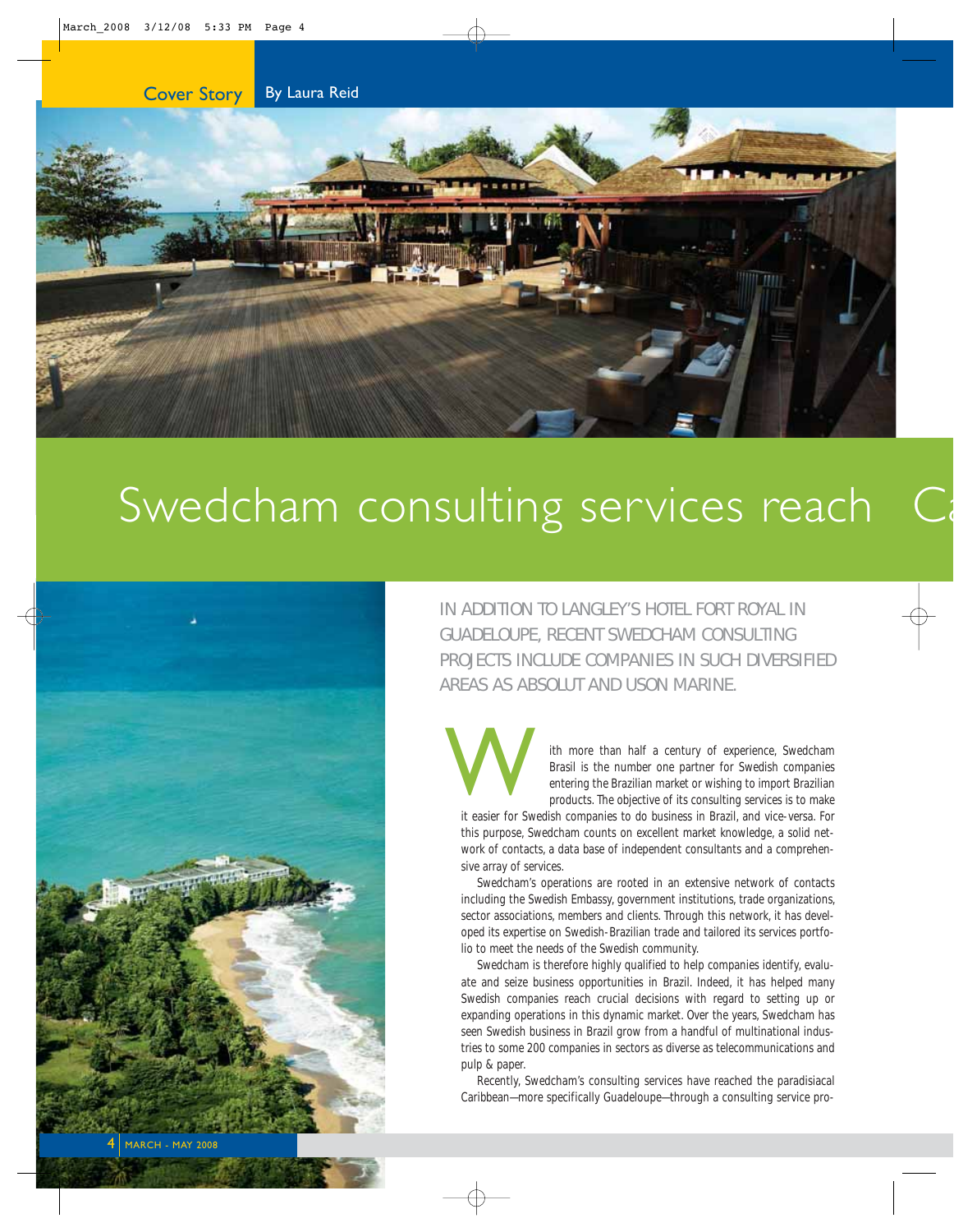vided by Project Manager Peter Johansson to Langley of Sweden. Guadeloupe, an overseas department of France, was a Swedish colony from 1813 to 1814. As a French territory and subject to French laws, it is part of the European Union, hence its currency is the Euro.

Guadeloupe is made up of two islands that are joined by a very narrow channel of water called the Riviére Salée. The western island, Basse-Terre, is more mountainous than its eastern sidekick, Grande-Terre, and is home to an active volcano, La Soufrière, which is 4,800 feet high. It is in the Basse-Terre island that Langley reopened the Hotel

ject without this support," Pontus said.

So where does Swedcham come into all this? "We decided to contact the Chamber after our first recognition visit to Brazil. The main reason was to have a contact with an established network and experience in doing business in this country," Pontus said. "For us it is very important that these contacts are established early in the project in order to avoid difficulties. I would definitely recommend the Chamber's services to other companies."

According to Pontus, "the big advantage for us in using Swedcham's services is that we have a serious partner from the same

catalyst," he added.

"Langley made good contacts but on a day-to-day basis they couldn't really get by without a person in the country checking on everything. And you definitely need someone here to stay on top of things, then you can avoid any problems because you're always one step ahead," Peter noted.

The products acquired locally by Langley included all the wood for the hotel (from Elof Hansson in Brazil, also a Swedcham member), most of the furniture (beds, side tables, closets, cabinets), matresses, light fixtures for the rooms, mirrors, etc.

# Caribbean through Langley project

Fort Royal last December. The hotel had not been receiving any tourists since 2001. Langley is the first Scandinavian travel operator to open services in Guadeloupe, offering the area as a destination.

Langley was established by Pontus Langley, a sports fan who used to go skiing a lot in France and other countries. After a while, he sought ways of financing trips and started organizing tours to the French Alps. This soon evolved from bus trips from Sweden to full-fledged charter tourism. Today, the Langley group runs a dozen hotels in France (in the Alps and Corsica), as well as some in Greece and Canada—and now in Guadeloupe as well.

The Hotel Fort Royal—whose accommodations include 151 rooms and 82 bungalows, as well as a restaurant and two bars, swimming pool, tennis courts and diving center—also offers sailing, snorkeling and surfing activities as well as excursions (including walks to the top of a still active volcano), etc.

Pontus had set his sights on the hotel some years ago when he went to Guadeloupe on vacation. When the hotel finally became available he started looking for funding for the project, which is now partly financed by the European Union. "I could never have gone ahead with the proculture assisting us in doing business in a different culture."

In mid-2007, Langley contacted the Chamber by email saying that they were acquiring certain products in Brazil for the hotel they were reforming in Guadeloupe and that they wanted help with contacts. Peter did the follow-up and a meeting was set, "when we decided that the Chamber could be responsible for the general coordination with Brazilian suppliers, logistics companies and authorities. Langley needed good, trustworthy contacts with more competitive prices and we recommended the services of some of our members. These included Renato Pacheco Neto, who is also the Chamber's legal director, logistics company Kuehne + Nagel, and customs broker Danex," he recalled.

Peter also translated contracts from Portuguese to Swedish and did credit checks at Serasa in order to ascertain that the suppliers were reliable, as well as participated in meetings with these companies.

"Things evolved from there because buying in Brazil can be quite complex and Swedcham can certainly help in this respect," said Peter. "There are subtleties in Brazilian business life that you do not sense if you don't speak the language and have not lived here for a while, and Swedcham works as a



eter Johansson (left) and Pontus Langley

And why Brazil? Because the type of wood Langley wanted for the hotel—mostly andiroba (Carapa guianensis) and angelim pedra (stone angelim)—was only available in this country or Indonesia, and of course Brazil is much closer to Guadeloupe and the wood is cheaper. "Now with this experience, Langley is considering continuing to use Brazilian suppliers for all of its hotels," Peter said.

As he pointed out, Swedcham can do everything for its clients, including providing contacts with suppliers and translations, participating in negotiations (even if in  $\rightarrow$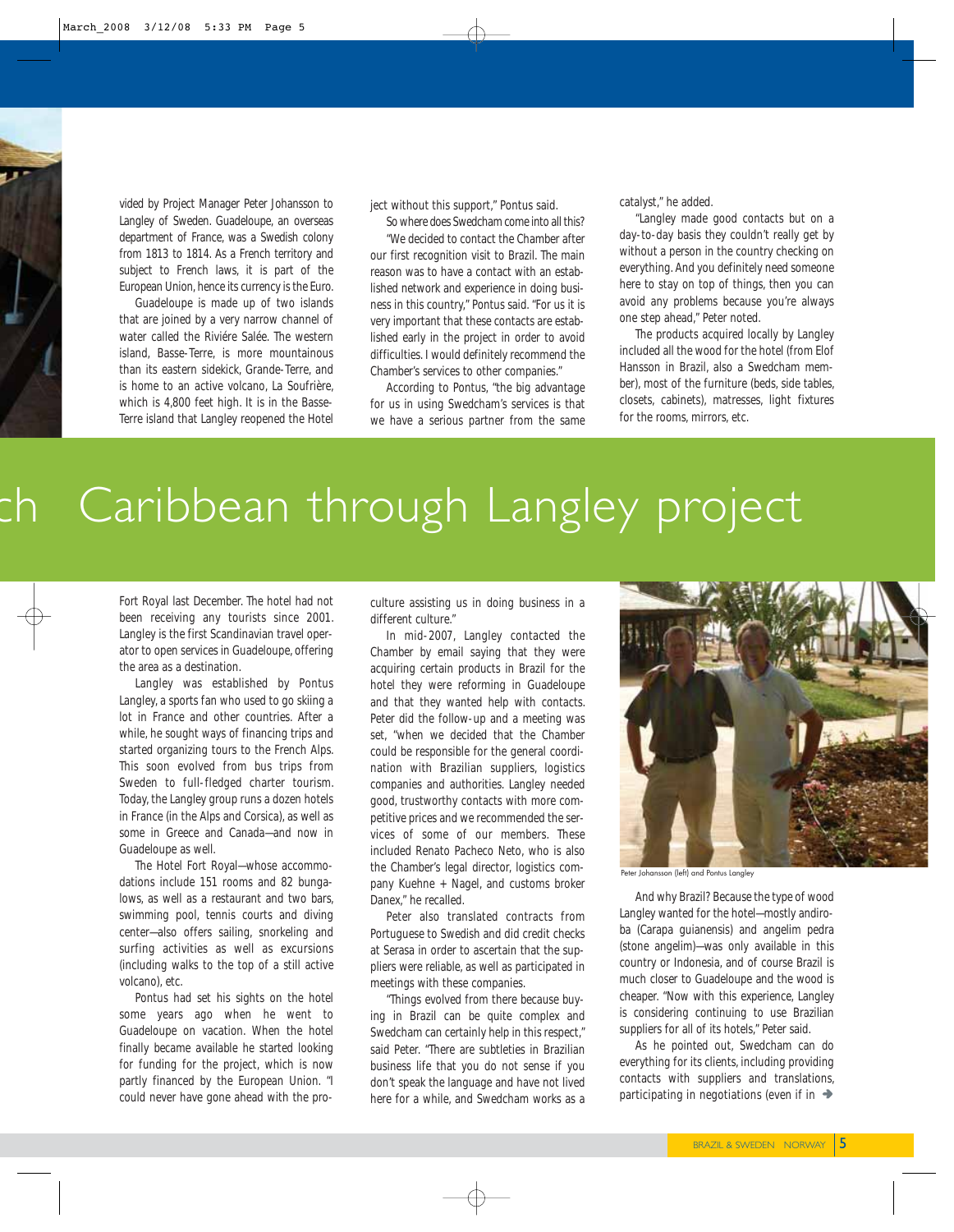### Cover Story



English, because of the local market knowledge), coordinating logistics, using trustworthy expedition firms, etc.

Langley suppliers included furniture maker Intercontinental of São Bento do Sul in Santa Catarina state and door manufacturer Ulimax of Tieté in São Paulo state. "When Langley contacted us they already had a list supplied by the Chamber of Commerce in Gothenburg, and Intercontinental was included," observed Peter.

He stressed that "it is not easy anywhere in the world to find suppliers of made-toorder hotel furniture that actually install the furniture overseas," adding that the supplier sent people to take measurements at the hotel, so this was one of the major reasons behind its selection.

Peter said that now, in addition to followup activities, he is seeking more suppliers for future needs. Future Langley projects could very well include running a hotel in Brazil, which has incentive programs for tourism.

According to Pontus, "we are very interested in making a deeper study over the next three years with regard to the possibility of a hotel project in the north of Brazil. We are not interested in the mainstream areas, but we need to have the infrastructure (international airport) a maximum of three hours away from the location. We are for the moment following the political development as this is a key for such a project."

Peter visited Guadeloupe shortly after the Hotel Fort Royal's official re-inauguration on December 19, "not only to check out everything but also for a bit of rest and relaxation," he admitted. "Having been there and seen it all personally, I have a better idea of how to proceed with finishing touches!"

Swedcham's "strength as a Chamber of Commerce in helping companies with consulting services is that we have a huge network of contacts (suppliers, lawyers,

consultants, expeditors, and so on). We are not total experts, but we have access to experts in almost every area and can therefore serve a customer in a more efficient manner," he stressed.

"This is a huge advantage. What we did for Langley we can of course do for other companies. We have on-line data with contacts with a vast array of Brazilian and Nordic companies and institutions and we are able to filter all the information according to our clients' specific needs. And we can also help Brazilian companies do business with or set up operations in Sweden—which is becoming more common with the evolving Brazilian economy, compared to the 'traditional' set-ups made by Swedcham during the last decades, which have mainly involved Swedish companies opening up in Brazil," he concluded.

Swedcham members are entitled to a 10% discount at the Hotel Fort Royal, whose daily rates range from EUR 80 to EUR 270, depending on the season and number of people. For more info, please contact fortroyal@langley.eu or call + 590 (0) 590 68 76 70 or fax + 590 (0) 590 68 79 50. Please note that Brazilian citizens need a visa to visit Guadeloupe, even though it is a part of the EU.

### **Absolut**

Another major Swedcham client is V&S Absolut Spirits, which is expanding in a big way in Brazil. "Actually, Absolut is not only a client, but a major partner," noted Swedcham Executive Secretary Jonas Sjöbom.

Absolut vodka first started being sold in Brazil in 1991 and sales have leaped from 45,000 12-bottle cases in 2006 to 75,000 in 2007, the projection for 2008 being 120,000 cases! "For around two years we have been putting more money than we make in Brazil, but we are growing at a rate of 60% per year," said Leif Strandberg, Latin American Area Director for the company. Brazil currently accounts for 1% of Absolut sales worldwide.

"Distribution is key to our expansion in Brazil," the executive said, adding that the company plans to grow threefold by 2010. In

**Leif Strandberg**

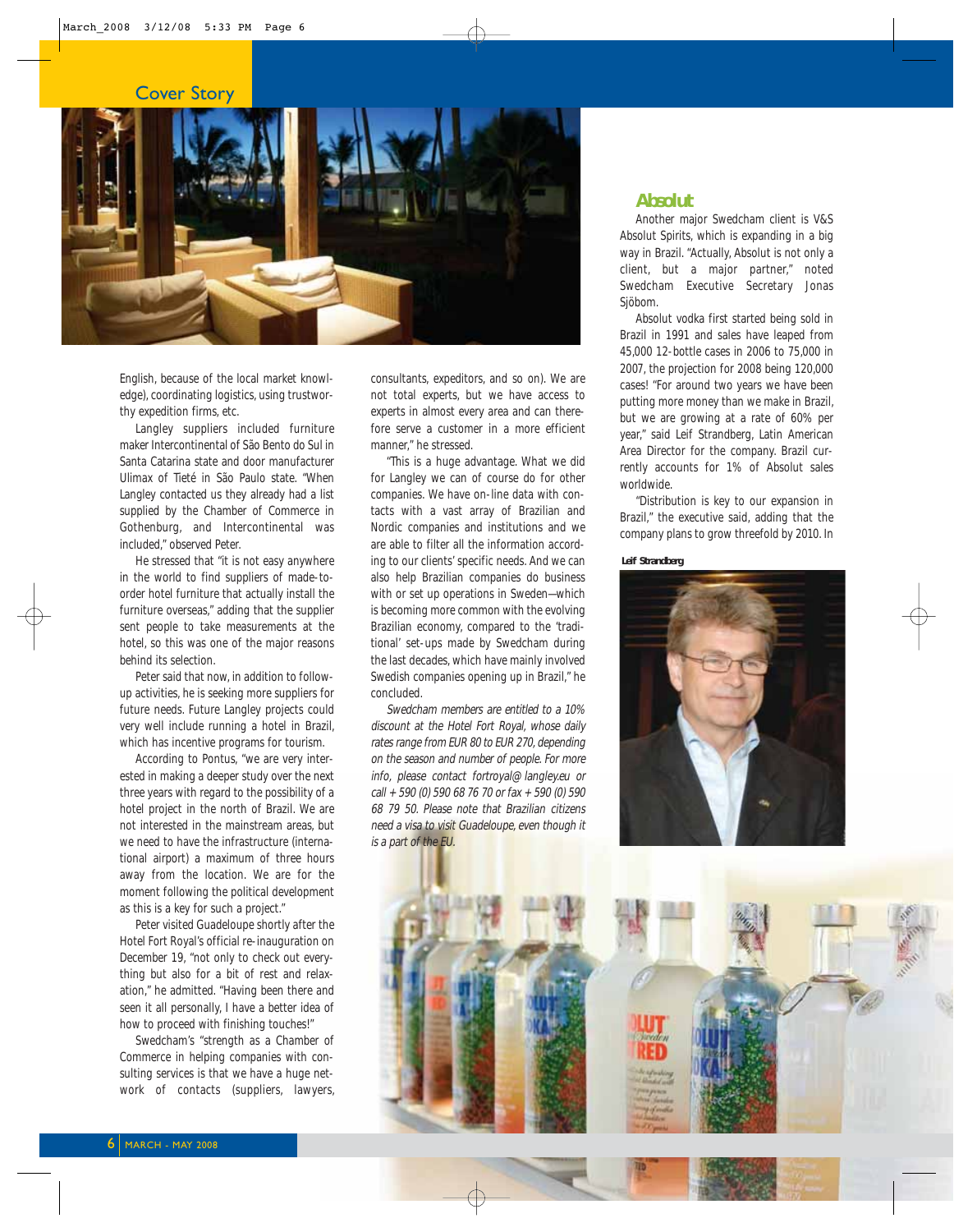

addition to expanding in São Paulo, which accounts for 50% of Absolut's market in Brazil, the company is also stepping up operations in Rio de Janeiro and Brasília and plans to move into other areas in the future.

According to Leif, the planned privatization of parent company Vin & Spirit (talks are under way with several buyers and one condition is that Absolut Vodka must continue to be produced in Swedish territory) will not change the strategy in any way. "Brazil continues to be a priority," he stated.

Jonas said that Swedcham's project with Absolut started around two years ago, when he met with Gustavo Clauss, who had coordinated the business in Brazil since 2005 and has now left. Through Gustavo, Jonas later met Leif in Sweden and asked him if Absolut needed any assistance with its expansion plans in Brazil. In June last year, Jonas returned to Sweden, when he visited V&S headquarters and was shown Absolut's fiveyear plan of activities in Brazil to see how the Chamber could help.

Absolut became a Swedcham member and sponsor in mid-August last year, gaining access to its vast contact network and renting two workstations used by Gustavo and financial and administrative coordinator Lucio Couto. Besides sponsoring Chamber events (and this magazine!), Absolut has also been holding meetings with members such as lawyers and expeditors from which it has obtained valuable feedback.

Absolut wants to find a way of putting more money into marketing and maybe lowering import costs (all its products are imported from Sweden). Since June 2004, Absolut products (previously divided among several small distributors) are distributed exclusively by Interfood. Absolut intends to keep Interfood as a distributor but wants to do its own imports.

"We put Absolut in touch with Swedcham member Mazars Cabrera, which provides auditing, accounting and business advisory services. They did a really good job, finding out that a new proposed tax law could cause problems in the future and we are now trying to find ways of getting around this problem," Jonas said, noting that the new legislation is to be voted on in Congress on April 3.

Leif said that "the assistance and guidance given by Jonas Sjöbom and the Chamber are of great value for us. The insights and vast experience of the Brazilian business environment that the Chamber together with its network possess have helped us tremendously in our efforts to expand Absolut's business in Brazil."

According to Jonas, Swedcham "helps companies see where they want to go. Our advantage is our flexibility, we can put things together for a specific client, with the assistance of specific members and contacts. This is definitely our differential—flexibility."

### **Uson Marine**

Uson Marine AB is involved another major project being developed in conjunction with Swedcham. This Swedish company specializes in waste handling systems for the marine and offshore markets. Founded in 1983, Uson Marine has supplied systems for

treatment of ship-generated waste to more than 500 vessels. Stricter environmental regulations and steeply increasing costs for disposal of waste in ports have increased the focus for effective waste handling onboard ships and platforms.

Since the start of 2006, Uson Marine has together with the Macaé-based company Five Star Services promoted systems for waste handling onboard platforms. Five Star Services has been in the oil & gas market for the last 10 years, providing know-how and manpower for labor, engineering, maintenance, repair and drilling operations for placement both onboard rigs and at their premises in Macaé, the offshore oil capital of Brazil.

The business plan is to use the extensive contacts of Five Star Services in the area to lease out containers with waste handling equipment from Uson Marine together with operators from Five Star Services. The prospects are the operators of oil rigs in the area, including Transocean, Nobel Drilling, Pride do Brasil, Petroserv, Petrobras, Queiroz Galvão, etc.

Continued on page 42 In November 2007, the first contract was signed between Uson Marine and Transocean, a world-leading rig operator with more than 130 oil rigs worldwide. The contract is for a try-out period of six months

### Container description

following machines:

- Multi chamber compactor for compacting and tins and cans
- Baling press for compacting cardboard and paper
- 

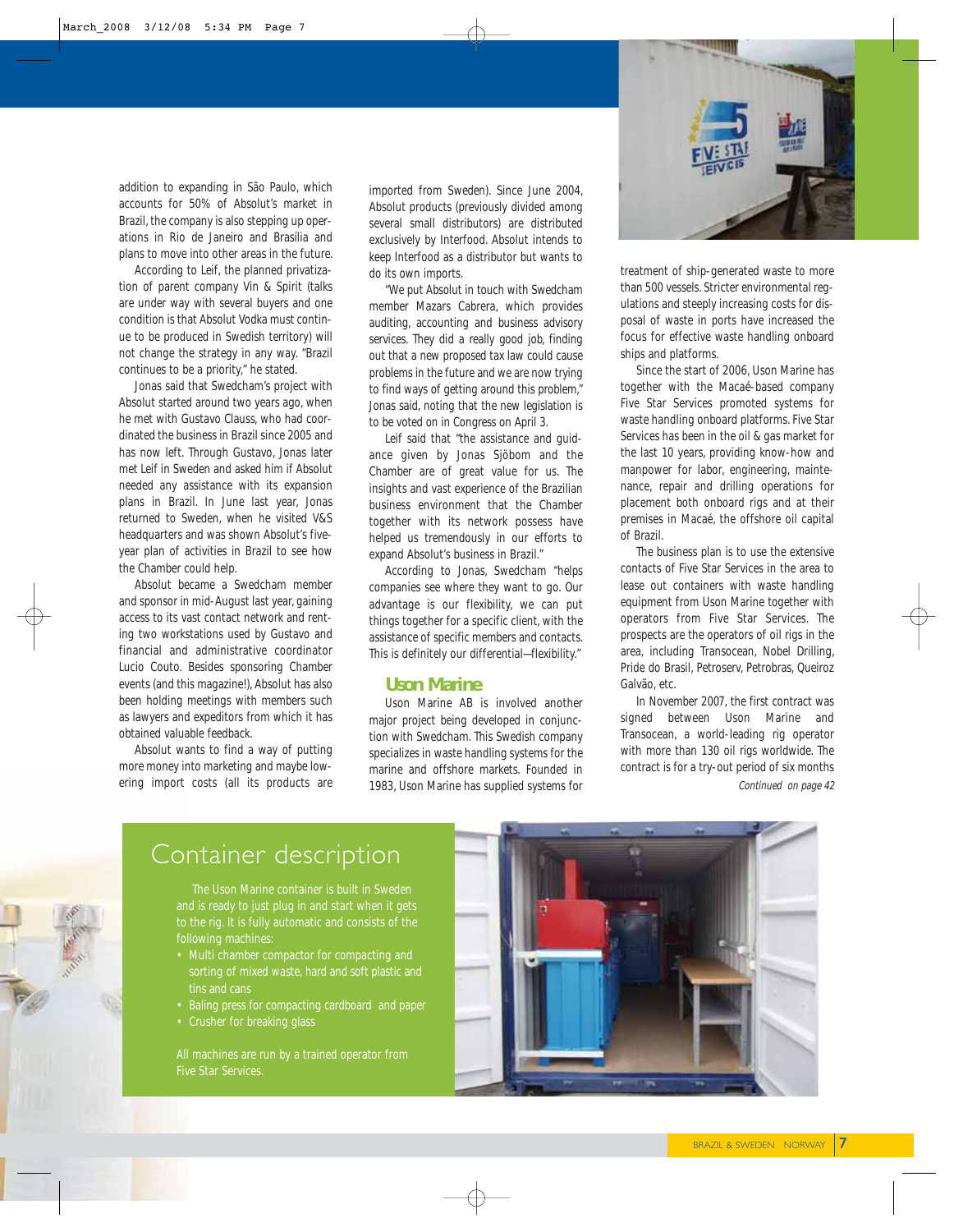# A busy period is beginning

By Annika Markovic Swedish Ambassador

#### **Scandinavian Friends,**

I hope you all had a good rest over the holidays and a fun Carnival week and are now back in the office in full force! For the first time in four years, I brought the family back to Sweden, hoping for a White Christmas. Unfortunately, we were not very lucky with the snow but at least it did not rain on Christmas Eve. The strongest impression I bring back with me is how dark it is in Scandinavia during the winter. This is something we often forget here in "the tropics". For those of you who missed the Lucia celebration in Brasilia, there is a video on the internet at http://www.vimeo. com/612483.

The year 2008 started with a visiting delegation from KTH, The Royal Institute of Technology in Stockholm, as well as some other educational institutions. The group, consisting of professors and assisting professors, came with the objective to further the close cooperation between educational institutions in Sweden and Brazil in the field of bioenergy. As you are aware, the Swedish and Brazilian Governments signed, during the State Visit in September 2007, a bilateral framework agreement for cooperation on matters related to bioenergy. This is an area that is of the highest priority for the Swedish Government.

The bilateral agreement underlines the need for closer cooperation in several areas; on the political level, on research between academic institutions, but also involving the business community as well as tripartite cooperation, possibly in one or two countries in Africa. The role that the Swedish business community in Brazil wants to play in the implementation of this agreement is of course your decision. But I am convinced that Swedish companies have a lot to offer. We have knowledge and experience that our Brazilian counterparts are particularly interested to learn from.

I am thinking about how to ensure a close cooperation between companies and researchers at the Universities without

compromising the independence of the researchers and at the same time ensuring that research being done also has a commercial potential. There are several Swedish companies in Brazil that have established research units in the country. Now it is time to use the experience we have to establish these "centers of excellence" also in Brazil. The professors will be back in April when an experts' workshop on bioenergy will be held. This will be the stepping stone for a more intensive cooperation in the future and I hope many of you will take this opportunity to participate.

We are looking forward to a busy schedule this semester. At the end of February, the Parliamentary Committee on Agriculture and Environment made a study visit to Brazil and the intensive program brought them to Rio de Janeiro, Porto Seguro (to visit Veracel), Brasilia (for bilateral talks with the Government and the Congress), Manaus (for meetings with the Governor and for discussions on biological diversity) as well as to São Paulo (to meet with the business community) and to Ribeirão Preto (to visit the Swedish-funded CDM-project there).

One important matter for discussion during the delegation visit was of course the environmental impact of ethanol production including on the Amazon Rainforest. It was of great interest for the visitors to learn about the Brazilian certification program for ethanol producers in that context. And we are of course very happy that the European Customs Codex Committee recently voted in favor of the Swedish Government's proposal to lower the tariffs on imported ethanol from Brazil so that the biofuels E85 and E95 can be sold at competitive prices in Sweden. This follows the policy of the Swedish Government to promote the use of biofuels and to combat climate change (in Sweden we today have more than 1000 gas stations with ethanol pumps, more than 90,000 flex fuel cars on the roads and 600 buses that run on bioethanol).



In March, [as this magazine was going to press], the Speaker of the Swedish Parliament, Per Westerberg, was scheduled to visit Brazil together with the highest possible level of a parliamentary delegation including all the group leaders of the political parties. The Speaker wants to learn from the Swedish business community about developments in Brazil and has asked for a specific opportunity to meet with you. The delegation was also to hold bilateral talks in Brasília as well as visit the Governors in Minas Gerais and São Paulo. The focus of interest of the delegation is trade and investment promotion as well as the political, economic and social developments in Brazil.

In early May, the Swedish Trade Council, Ericsson, the Embassy and the Honorary Consuls-General in Rio de Janeiro and São Paulo are jointly organizing a delegation to Brazil on information technology to be headed by the State Secretary for International Trade, Gunnar Wieslander. This will consist of a "match-making" exercise with opportunities for Swedish companies to meet their counterparts in the Brazilian telecommunications sector. The launching of the 3G network will be interesting in this context. More information can be found on the website of the Trade Council at www.swedishtrade.se/brasilien.

So it is easy to say that interest in Brazil is growing in Sweden. I guess the culminating point is March 26 when Brazil and Sweden will meet in London in a friendship soccer game to highlight the 50 years since the World Championship in Stockholm, Solna in 1958, when Brazil for the first time became World Champion in soccer. Let's beat them this time!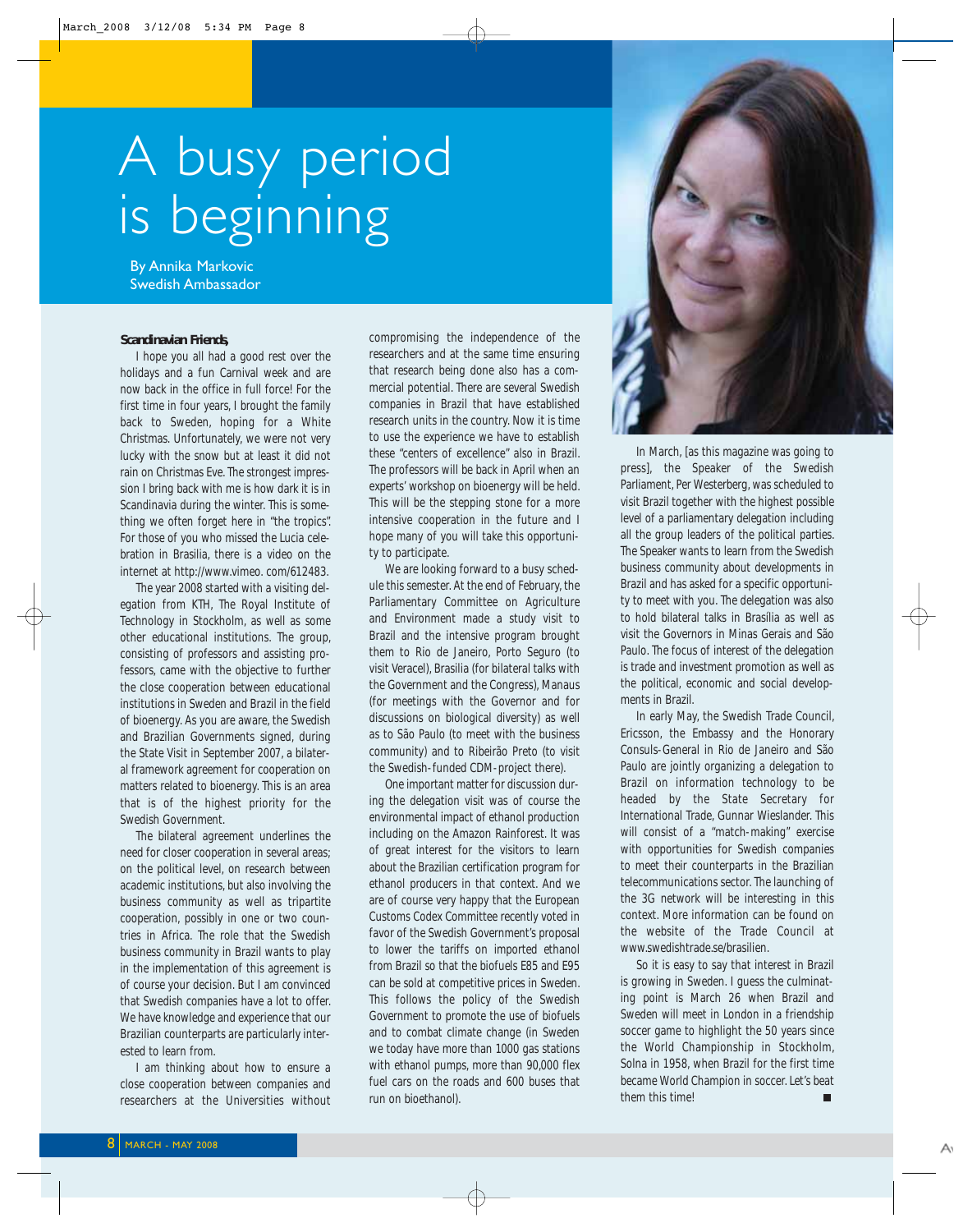## Sandvik in Brazil: more than half a century of continuous expansion

By J. F.Thrall

### **Luiz Manetti, former Chief Financial Officer, took over the helm of the Brazilian operation in January**

Sandvik is one of the Swedish companies that have been established in Brazil for more than half a century. The firm has continuously maintained a stable pattern of expansion in the country and become an enterprise that has taken on a Brazilian character—integrating both its European and local employees into the diverse cultures of both nations while maintaining its clear commitment to excellence that has made it a leader in its field around the world.

While the South American division of the Sandvik Group holds less than 6 % of the company's market share for invoiced sales operations, it accounted for a 21% increase in sales over the same period in 2006. Worldwide, the Sandvik Group showed a

2007 fourth quarter increase of 9% for Sandvik Tooling, 23% for Sandvik Mining and Construction and 7% for Sandvik Materials Technology compared to the same quarter of the previous year at fixed exchange rates for comparable units. This is to say that year-end results show a continued steady growth both as a group and for the Latin American division and clearly demonstrates the compatibility of the multinational throughout its presence in 130 countries.

According to Sandvik President and CEO Lars Pettersson, writing in Sandvik's magazine Meet Sandvik for December 2007, "The business climate remained strong with favorable demand for Sandvik's products and services during the third quarter. The underlying driving forces generated favorable sales volumes, high capacity utilization and improved operating profit. Efforts to continuously implement structural improvements in various areas have high priority. They are designed to strengthen the Group's



long- term competitiveness and to form the foundation for cost leadership and profitable growth. A condition for this is the continuation of activities to develop new products and services. Sandvik's offering shall continuously encompass value-adding solutions that increase our customers' efficiency and productivity." It is this strategy that has ensured quality products and services year after year.

In addition to Brazil, Sandvik Latin America operates in Argentina, Chile, Cuba, Mexico and Peru and Brazilian operations consist of five established companies. These firms provide a wide range of products and services and include Sandvik do Brasil AS and Dormer Tools SA, both located in São Paulo; Sandvik Hurth SA, in Sorocaba; Sandvik Mining and Construction do Brasil, also in São Paulo, and Sandvik do Brasil Wire, in Mogi Guacu.

Sandvik also cooperates with Cummins Brasil through Sandvik Coromant which is now responsible for Cummins' total tool management. Sandvik specialists are on site implementing cost savings within the machining and processing area in cooperation with the customer.

### **New President**

The latest development in the structure of Sandvik do Brasil has been the change of presidents, following the impressive 11-year tenure of José Parra. As of January 2008, the post of president passed to Luiz Manetti who moved up from Chief Financial Officer and has been part of the Brazilian operation for many years. The transition period took most of 2007 and according to Manetti was a "smooth one."

In an interview with **"Brazil & Sweden Norway"** magazine, Manetti spoke of his personal commitment to Brazil, the econom-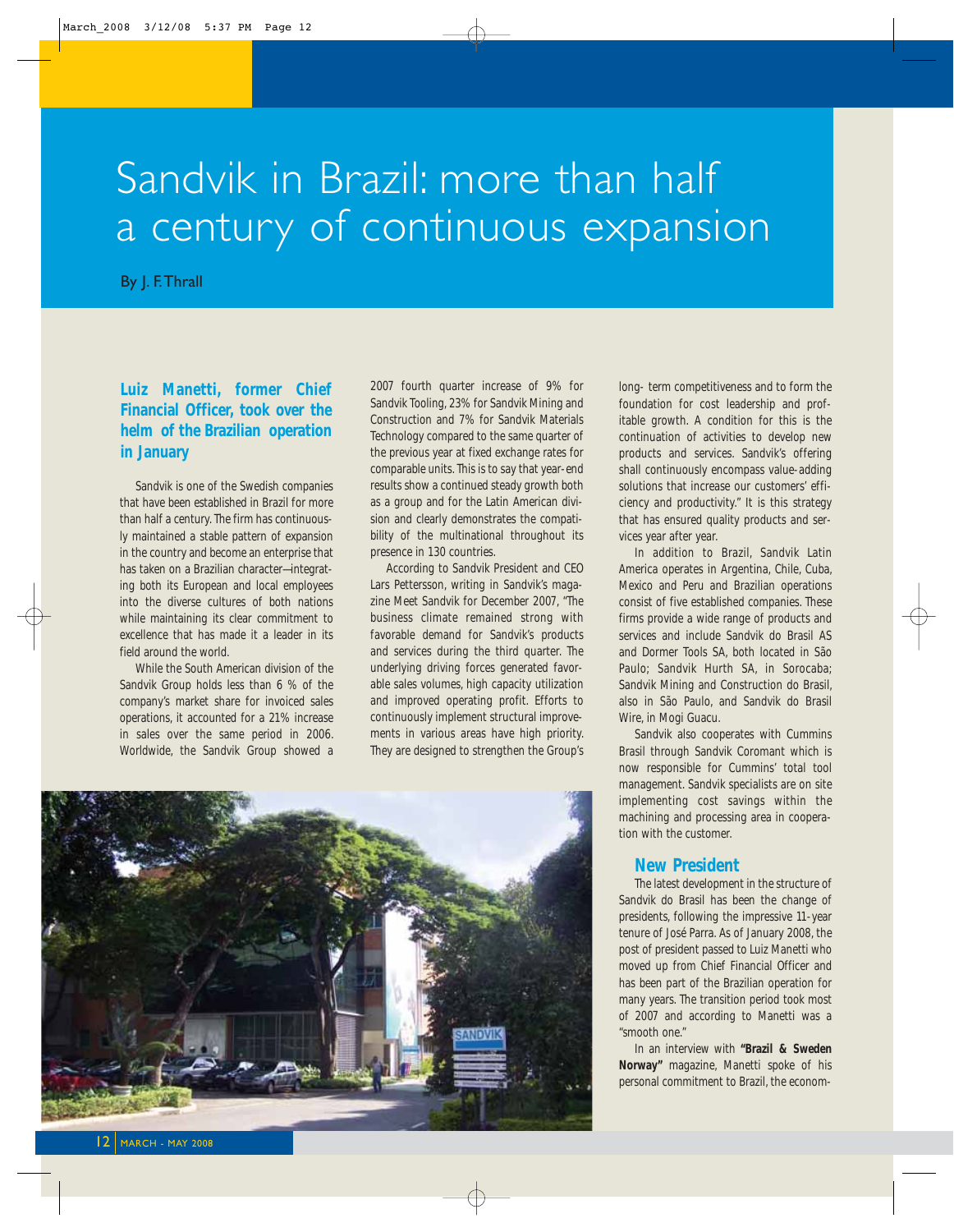ic outlook for the country and some of the principles and objectives of Sandvik.

**B&S/N: Could you please give an overview of your impressions regarding the Brazilian economy for 2008? To what degree do you see the confidence crisis that has been affecting the American economy due to the difficulties in the real estate market? To what degree will this effect Brazil?**

Manetti: "It is always difficult to predict to what extent the real estate crisis in the US will influence negatively other markets. So far the Brazilian economy seems to be less sensitive to this turbulence than in the last decade, but we shall not underestimate the effects that a more severe crisis in the US can have in the world's economy. Despite this risk, we are all optimistic about the Brazilian economy in 2008. Inflation is under control, fluctuating within the range defined by the Brazilian Central Bank. Interest rates shall continue developing positively, favoring the access to credit lines, particularly for the middle class. The Brazilian foreign currency reserves are, for the first time in our history, higher than our foreign debt, which is a very good step towards reaching an "investment grade" position from Rating Agencies. The automotive industry is expecting another good year with the internal market growing due to the higher offer of financing and credit, and the mining sector and oil & gas industry will continue with their fantastic growth. These three sectors are the pillars for granting a good year for Sandvik.

**B&S/N: Do you expect that government economic policies will change with the upcoming presidential election and, if so, what would you like to see a new administration implement that would improve economic conditions for both foreign and national companies?**

Manetti: The government has shown that it is much more mature in terms of avoiding drastic changes in the economy that could end up increasing the turbulence and the uncertainty in our market. We are more in line with the developed countries, where we see evolution instead of revolution in ongoing economic policies. Nevertheless, we have tremendous room from improvement, par-

ticularly in the tax field. In a recent report issued by the World Bank, in conjunction with Price Waterhouse, with respect to the global picture related to the payment of taxes around the world, we can see that Brazil is still too bureaucratic and the government transfers to tax payers part of the workload that should be the responsibility of the federal, state and municipal entities. According to this study, the Brazilian tax system is even more complex than in other developing countries like Russia, India and China, and this is a factor that certainly contributes negatively to growth, foreign investments and national development.

**B&S/N: Does Sandvik have any specific plans for Brazil and the Latin American market for the coming year? Are there any plans for expansion, or new or expanded product lines? To what degree will this affect Brazil?**

Manetti: Sandvik has been present in Latin America for approximately 60 years, always investing and maintaining a positive attitude towards our markets and this will not be different for the coming years.

**B&S/N: To what do you attribute Sandvik's success in the local market? And how does that compare to other nations in Latin America?** 

Manetti: Sandvik has a strong and solid strategy. By diversifying through the Tooling, Mining and Construction and Material Technology business areas, by investing heavily in the research and development of new products in close cooperation with our customers, and with a global presence in more than 130 countries, it has been possible to grant a continuous and profitable growth. This is valid everywhere, and Latin America is not an exception.

**B&S/N: What are the principal measures taken by Sandvik with regard to sustainability, the environment and the promotion of consciousness in these areas—both for employees and with the public in general?**

Manetti: Sandvik has increased its focus and has objective targets in programs, aiming at a reduction in energy and water consumption, an increase in the recycling of



Luiz Manetti

solid carbide products, reduction of gas emissions that could contribute to global warming, and other environmental issues. For the first year, we have included these matters in our external audit scope, which is a clear demonstration that we are committed as a company to the environment and to the sustainability of our planet.

#### **B&S/N: Does Sandvik have any cultural projects that it promotes and funds?**

Manetti: There are several cultural initiatives that we could mention. One of them is the Sandvik University in which the primary objective is to increase the development of expertise on a broad front - regardless of time and place - by creating an interactive Web-based training program within Sandvik Intranets. This means that we are able to carry out individually adapted training programs throughout the world. We could also mention the library project which is being organized now; the program of continued education focusing on post-graduate courses; language courses; partnerships with universities and so on, all aimed at employee development from both a professional and personal point of view.

### **B&S/N: After many years in Brazil, what are your pastimes and hobbies outside of work?**

Manetti: Brazil is a fantastic country in many aspects like diversity, tolerance, friendly people, tasteful culinary arts, a beautiful landscape and blessed weather, thus my hobby is to know it better. One of my pastimes is driving to the countryside during the weekends to visit and learn more about the cities close to São Paulo and, whenever possible, fly to other parts of the country, particularly to the Southern and Northeastern states. Reading and carpentry are other activities that work like therapy for me.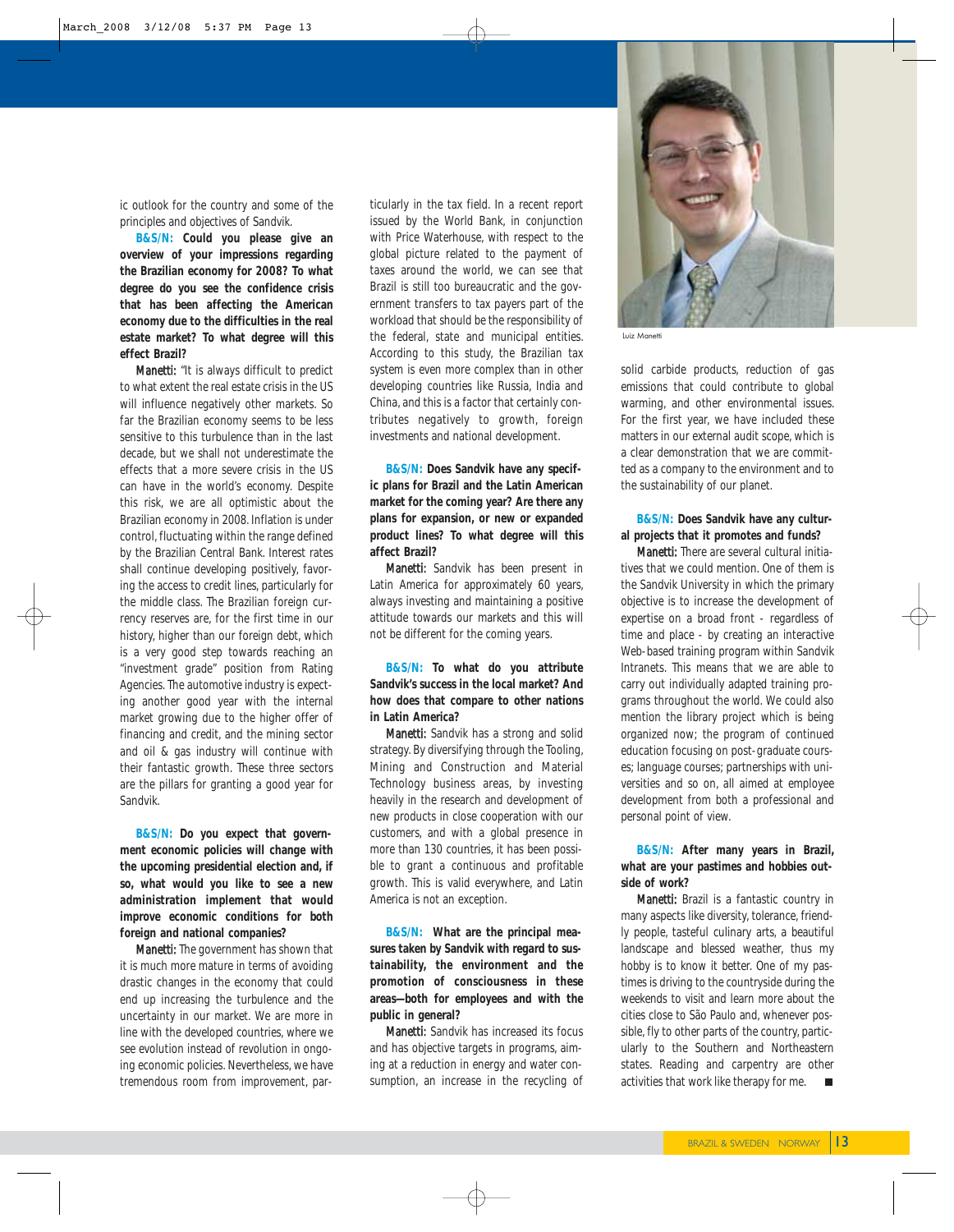# EU-Mercosur trade negotiations

By Christer Manhusen Swedcham Chairman



hese negotiations, if they succeed in reaching a free trade agreement between the two trading blocs (a so-called FTA), will certainly have a pos-In the megotiations, if they succeed in reaching a<br>free trade agreement between the two trading<br>blocs (a so-called FTA), will certainly have a pos-<br>itive impact on both business and investments across the Atlantic.

But alas, *"kairós"*, a Greek word for "the right moment", has not yet arrived. And why is that?

In 1996 the first document on cooperation between the EU and Mercosur was signed, proposing a free trade agreement between the two for not later than 2005. This date is long past, the reason being difficulties over agricultural issues and industrial goods and services. The Mercosur countries are demanding openings for their agricultural products on the EU markets, and the EU is requesting better access for its industrial goods (machinery, high tech, vehicles, etc.) and services (for instance telecommunications and finance) on the Mercosur markets.

Progress in the negotiations was made up to 2004, but not enough to close a deal. Argentina's and Brazil's demands for more access for their agricultural goods could have been met by the EU in 2004, if Mercosur had made sufficient openings for the EU's industrial goods. A deal was in the bag, but protectionist elements (particularly in the Argentine industrial sector) put an abrupt end to the deal, and the *"kairós"* was over. An Argentine industrialist said that an agreement with the EU would have meant the kíss of death to the Argentine industrial park.

There is no doubt that the Argentine industry in many areas is old-fashioned and non-competitive, but according to most economists, more competition and opening up are the only remedies for the industry to shape up.

Brazil is in a much better position with a modernized and reformed up-to-date industry that today is highly competitive in many areas of business.

Talking to representatives of the Argentine and Brazilian governments (Paraguay and Uruguay are also members of Mercosur with Chile and Bolivia as associates and Venezuela as a prospective member), they confirm their political commitment to finalize a FTA with the EU, underlining its importance not least to attract EU investments. The parochial interests must be overcome, and modalities be worked out to reach an agreement. For Mercosur, an FTA with the EU would in itself have an overall political importance as the South American trading bloc has not been very successful in negotiating FTAs with other countries or trading blocs.

In December 2007, the Mercosur foreign ministers met in Montevideo with the EU commissioner for economic and monetary affairs, and together they expressed their "strong wish to re-launch the negotiations between the EU and Mercosur with the objective to conclude an agreement between the two blocs". On the part of the EU, there exists a genuine wish to make a deal with Mercosur – European industry would profit from it. The question mark is, though, if the Europeans would be willing to make enough concessions before the Doha Round of international trade talks is finished for fear of making concessions twice (see article on facing page).

The next opportunity to conclude this agreement will be on the occasion of the EU-Mercosur summit meeting in Lima in May, where the presidents will meet. That is the best scenario for an agreement. The next scenario is that Mercosur reaches a less ambitious understanding, namely to wait for the Doha Round to conclude, and the third scenario is that the EU opt to negotiate a deal only with Brazil.

At the moment, it looks as if the third scenario would be the more likely. Internal difficulties within Mercosur are hindering a common front in the negotiations. Argentina and Uruguay are at loggerheads over a Finnish pulp mill, Uruguay is tempted to sign a bilateral FTA with the US, both Paraguay and Uruguay are strongly complaining about the asymmetries in their relations with Argentina and Brazil, and the Argentine industry is afraid of being swallowed or outmaneuvered by Brazil.

On top of the internal difficulties, there is the Hugo Chavez problem. The Venezuelan president has insulted the Brazilian Congress in a most offensive manner, the result being that, so far, the senators are refusing to ratify Venezuela's entry into Mercosur as a full member. According to many, that could however be a blessing, because they feel that to have Chavez in Mercosur could only spell more problems…

A FTA between the EU and Mercosur would of course be best for Swedish/Nordic industrial interests. But, if the negotiations would fall short of that, an EU deal with Brazil would be second best. After all, Brazil is without comparison the most important country for Swedish/Nordic business interests in the region.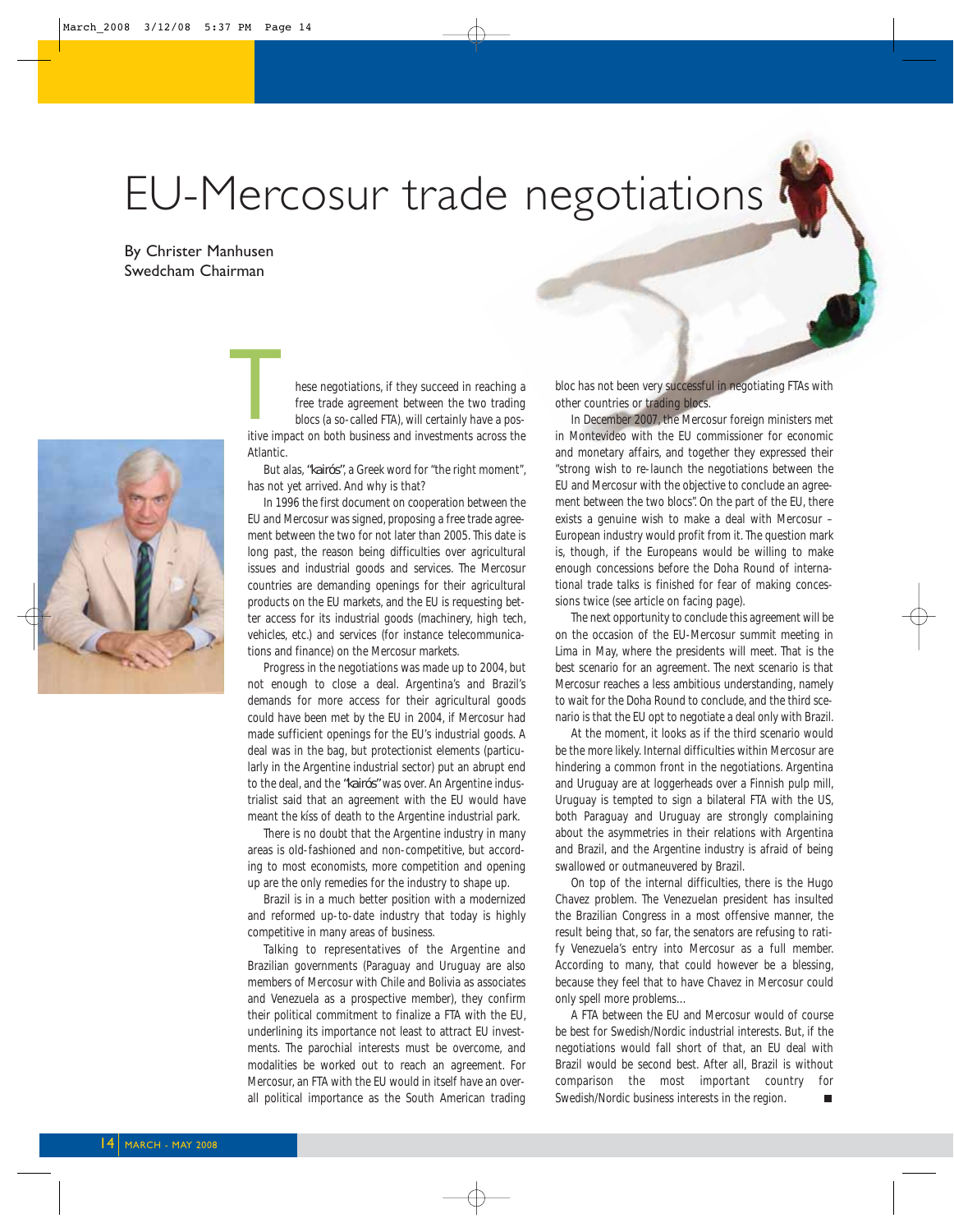## What happened to the Doha Round?

By Christer Manhusen Swedcham Chairman



hen the last and still ongoing multilateral round of trade negotiations was Men the last and still ongo-<br>
ing multilateral round of<br>
trade negotiations was<br>
launched in Doha, the capital of Qatar, in November 2001, the deadline for its conclusion was set for January 1, 2005. It is by no means unusual that international trade rounds do not meet their deadlines. Most rounds have taken some 10 years to conclude, the reasons being the complexity of the issues and political considerations involved. This is also the case this time: 155 members of the World Trade Organization (WTO) in Geneva will have to agree on a broad range of technically complicated and politically sensitive topics, and each and every member must feel that he has gained something – not an easy task.

The make-or-break issues in the negotiations are access to markets of developed countries for agricultural products coming from developing and emerging countries, and access to markets of developing countries for products coming from industrialized countries, goods and services. Unless a mutually accepted formula to open up these markets is established that will satisfy both camps, there will be no agreement. On the side of industrialized countries the US, the EU, Canada and Japan are the heavyweights,



and among the developing countries Brazil, India and South Africa are the leaders.

So, is there a possibility to reach a conclusion this year? There is much political pressure for this to happen. The US negotiators have a mandate from Congress to negotiate until the end of this year, after which it expires. And without the US, the world's largest market, there is no real point in negotiating at all. And furthermore, a new American president and administration, especially if a democrat is elected, could have a more protectionist agenda and thus make negotiations even more difficult and drawn out. So, as time starts to run out, WTO member countries should be more willing to make compromises and thus give their negotiators more flexibility to reach agreements.

At the recent yearly meeting between top political and industrial leaders at the World Economic Forum in Davos, WTO Director-General Pascal Lamy expressed his conviction that the political will among the leading nations to finish the negotiations by the end of this year is there. This view is also being expressed by a number of trade ministers from both developed and developing countries, although not at any price. The time available to agree on all the modalities to make this happen is short, however. Also, the political sensitivity regarding some products could very well continue to be a serious obstacle.

The present economic turbulence is a valid motive to finish the Doha Round shortly. A successful outcome would certainly have a positive impact on the markets and enhance world trade. The US Trade Representative (de facto trade minister) Susan Schwab has stated that the Doha Round is on top of the President's agenda, and she has expressed fear that if it does not come to a conclusion in 2008, then there would be no conclusion. A step forward is

that the US has offered to considerably cut its subsidies to American farmers, which is a strong demand from agricultural developing countries.

EU Trade Commissioner Peter Mandelson is also pessimistic about the round unless it finishes before the end of this year. He is also concerned that the upcoming US Presidential Election and the expiration of the US negotiating mandate could torpedo the round unless it is concluded before December 31. In a recent interview, Mandelson signalled flexibility both with regard to the opening up of European markets for agricultural products, and to modifying requests for developing countries to open up for industrial products. This is another positive step coming from industrialized nations. Only some months ago, the EU demand in this area on Brazil and India in particular sounded much more aggressive.

So what are the feelings among the developing countries? Brazil and India are the leaders of the so-called G-20, and are trying to establish a common front on most issues. This is difficult as many of them have very different, sometimes conflicting, interests and also are ferocious competitors in some areas. Take agriculture and services, for instance: Brazil and India compete.

Also, commodity prices are high and rising to the benefit of many developing countries. Many countries, including China, are reducing their import duties for agricultural products which makes exporting countries doubt if they really have to make concessions on industrial products. Their exports have seldom had greater success not least regarding prices. So, the negotiating position on the part of leading developing countries could harden in the round.

One should avoid trying to be a prophet, not least because all known prophets have *Continued on page 30*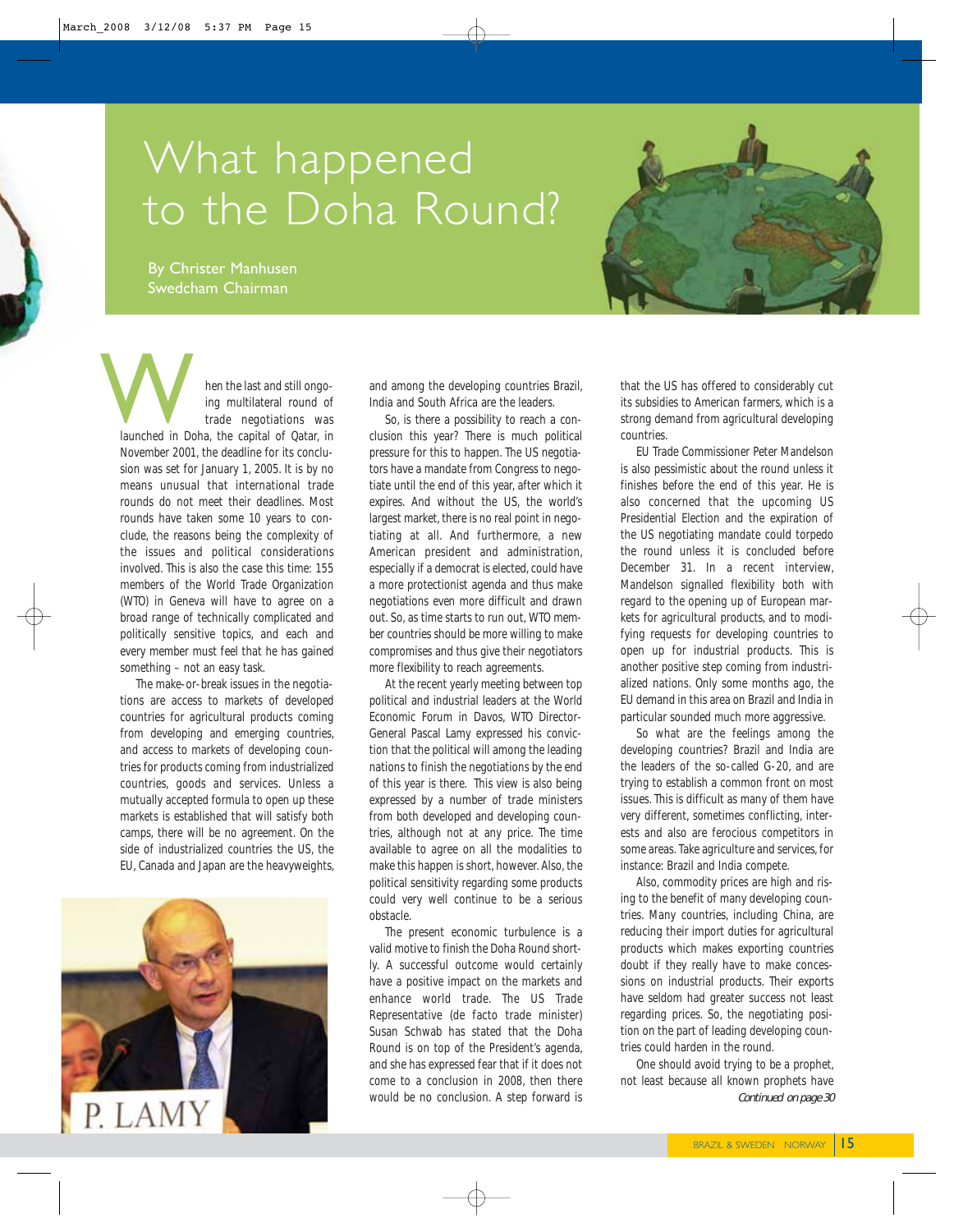# Scania ethanol-powered buses are being tested in São Paulo

ão Paulo is one of several major cities where Scania's ethanol-powered buses are now being tested in public transport. The first bus went S

into service in December and the test will last for one year. The test involves the Jabaquara-São Matheus corridor, with stops in nine terminals and service to four municipalities: São Paulo, Diadema, São Bernardo do Campo and Santo André.

During his state visit to Sweden in September last year, President Luiz Inácio Lula da Silva had a test ride in one of Scania's ethanol buses together with HM King Carl XVI Gustaf and Scania's President and CEO Leif Östling.

The bus is being operated by the transport company Empresa Metropolitana de Transportes Urbanos de São Paulo (EMTU/SP), and the project is being coordinated by biofuel experts at the Brazilian Reference Center on Biomass (Cenbio), which is linked to the University of São Paulo (USP).

The field trials of Scania's ethanol buses in São Paulo are occurring as part of the BioEthanol for Sustainable Transport (BEST) project. The aim of the BEST project is to support the large-scale use of ethanol as a vehicle fuel. Trials are taking place in 10 urban areas around the world. Scania, the only manufacturer of this technology in the world (its ethanol-powered buses have been circulating since 1989), is supplying the city buses included in the project.

Besides Scania, the project involves eight other partners: BAFF/SEKAB, Copersucar, EMTU/SP, SPTrans, Marcopolo, Petrobras-Conpet, Petrobras Distribuidora and Unica (the Sugar Cane Industry Association). Scania's ethanol-powered bus was officially presented to São Paulo Mayor Gilberto Kassab and state and federal authorities at a ceremony held at USP lat October 23.

The BEST project is building ethanol refueling stations in ten locations around the world and carrying out trials involving both

King Carl XVI Gustaf and President Lula with Scania CEO Leif Östling (behind the King, next to the bus).



cars and city buses. Brazil is the first country in the Americas to have an ethanolpowered bus in circulation within the BEST project. In addition to São Paulo, participating locations include Stockholm, Madrid and the Basque Provinces (Spain) Rotterdam (Holland), La Spezia (Italy), Somerset (England), Dublin (Ireland), and Nanyang (China).

The BEST project was started by representatives of the Stockholm regional public transport company Storstockholms Lokaltrafik (SL) and is now partly financed by the European Union (EU). The aim is to pave the way for broad-based acceptance of ethanol as a viable alternative fuel for both cars and commercial vehicles.

Scania started to develop ethanol buses in the mid-1980s in close co-operation with SL. After more than 15 years of regular fullscale operation in tough city conditions, SL considers it a fully proven bus technology. There are no operational drawbacks as long as the scheduled maintenance requirements are followed. The buses themselves are completely standard, using regular Scania components.

Since the late 1980s, Scania has delivered more than 600 ethanol buses to Swedish public transport companies, and the technology has yielded major environmental gains. Ethanol is a renewable fuel that does not make a net contribution of carbon dioxide to the atmosphere.

As early as 1989, Scania's ethanol engine met Euro 3 emission standards, which became compulsory in 2001. The second ethanol engine generation was introduced in 1996 and meets Euro 4 emission standards, which have been in effect since 2006.

Scania recently unveiled its third-generation ethanol engines, which have the same thermal efficiency as a regular diesel engine



MARCH - MAY 2008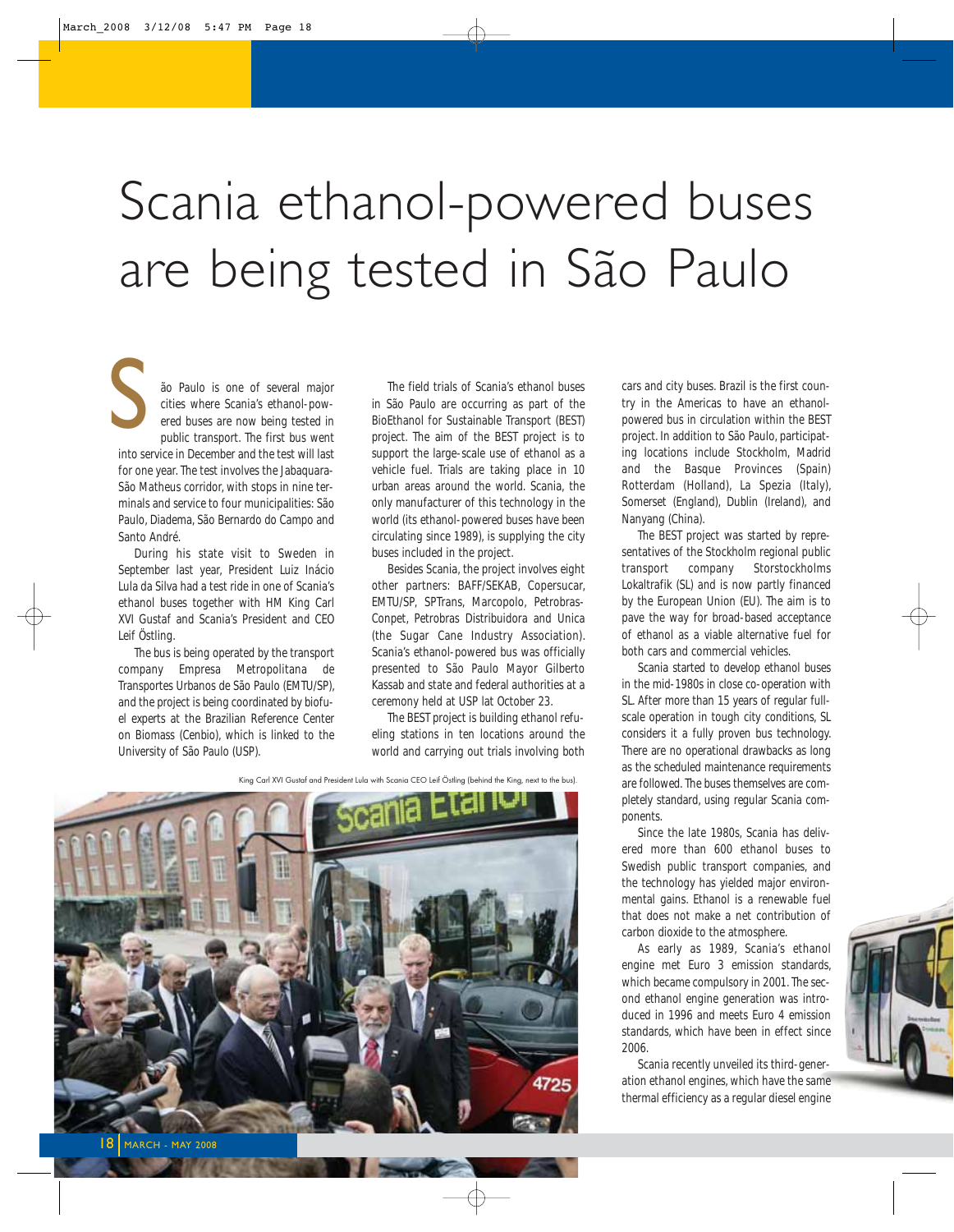

and meanwhile are certified for both Euro 5 and EEV standards. Euro 5 becomes compulsory in the EU in October 2009.

Interest in renewable alternative fuels is spreading rapidly around the world. One reason is the rising oil price, which makes the alternatives more competitive. Local fuel production based on renewable materials will reduce dependency on imported oil.

Another increasingly strong reason for the interest in ethanol and other renewable fuels is the growing concern about global warming, which is considered to be caused largely by carbon dioxide emissions from fossil fuels. Since they make no net contribution of CO2 to the atmosphere, alternative fuels reduce the impact of transport on the greenhouse effect.

Scania's position is that by sticking to established technologies, the transition to

alternative fuels will be smooth and costeffective. In Scania's case, this means using pure ethanol with 5 per cent ignition improver in an engine that works efficiently according to the diesel principle.

Ethanol can be produced from sugar cane and sugar beets, as well as from cereals and biowaste. The technology is developing continuously. Recent findings include technologies for producing ethanol from cellulose and burning the residual products in district heating or electricity generating plants.

### **Prestigious distinction**

Scania has been selected preferred supplier by the Clinton Climate Initiative Purchasing Consortium (CCI) The company's ethanol-powered buses are regarded as one of the best available solutions for reducing carbon dioxide emissions from urban traffic. A new market is now opening up to Scania as 40 major cities around the world seek new technology to reduce their climate impact.

The Clinton Climate Initiative was launched by the Clinton Foundation and former American President Bill Clinton in August 2006. Its mission is to apply a business-oriented approach to stimulate the use of new technology to combat climate change. Its collaboration with the C40 Large Cities Climate Leadership Group is aimed at generating greater demand for cleaner technology.

Scania has close to 20 years of practical experience in the supply of ethanol-powered buses. Now the third generation ethanol engines are being introduced, engines that are also being adapted for use in distribution trucks. Compared to a conventional diesel



engine, net carbon dioxide emissions are reduced by up to 90 percent if the engine is running on ethanol produced from sugar cane, for example.

The appointment of Scania as a preferred supplier was preceded by an extensive evaluation of its technology. Experience from Stockholm, where the majority of inner city buses are now Scania ethanol buses, shows that it is possible to carry out a large-scale transition to renewable fuels for urban traffic.

"The distinction is a major success for Scania's long-term commitment to renewable fuel engines," says CEO Leif Östling. "Our ethanol buses have comparable operating economy to diesel buses and this opens a great opportunity.

"In environmental terms, the distinction also represents a breakthrough. Tackling the climate change issue is a matter for society as a whole. Scania contributes with viable and sustainable solutions that facilitate a more rapid transition from oil dependence to renewable vehicle fuels."

The C40 Large Cities Climate Leadership Group consists of: Addis Ababa, Bangkok, Beijing, Berlin, Bogotá, Buenos Aires, Cairo, Caracas, Chicago, Delhi, Dhaka, Hanoi, Hong Kong, Houston, Istanbul, Jakarta, Johannesburg, Karachi, Lagos, Lima, London, Los Angeles, Madrid, Manila, Melbourne, Mexico City, Moscow, Mumbai, New York, Paris, Philadelphia, Rio de Janeiro, Rome, São Paulo, Seoul, Shanghai, Sydney, Toronto, Tokyo and Warsaw.

### **Largest market**

Following two consecutive years coming after Great-Britain, Brazil last year was once again Scania's largest world market, according to the company's 2007 annual balance sheet.

Brazil sold a total of 6,502 trucks, 1,019 buses and 2,268 engines, which represent increases of respectively 29%, 45% and 17% compared with 2006.

Also last year, Scania was elected the best Heavy Truck Maker in Brazil, receiving the NTC Transport Suppliers Award granted by NTC&Logística – the National Cargo Transport and Logistics Association. Founded in 1963, the organization represents businessmen in the Brazilian cargo transport and logistics sectors. This is the eighth time Scania receives the award, which completed its 10th edition in 2007.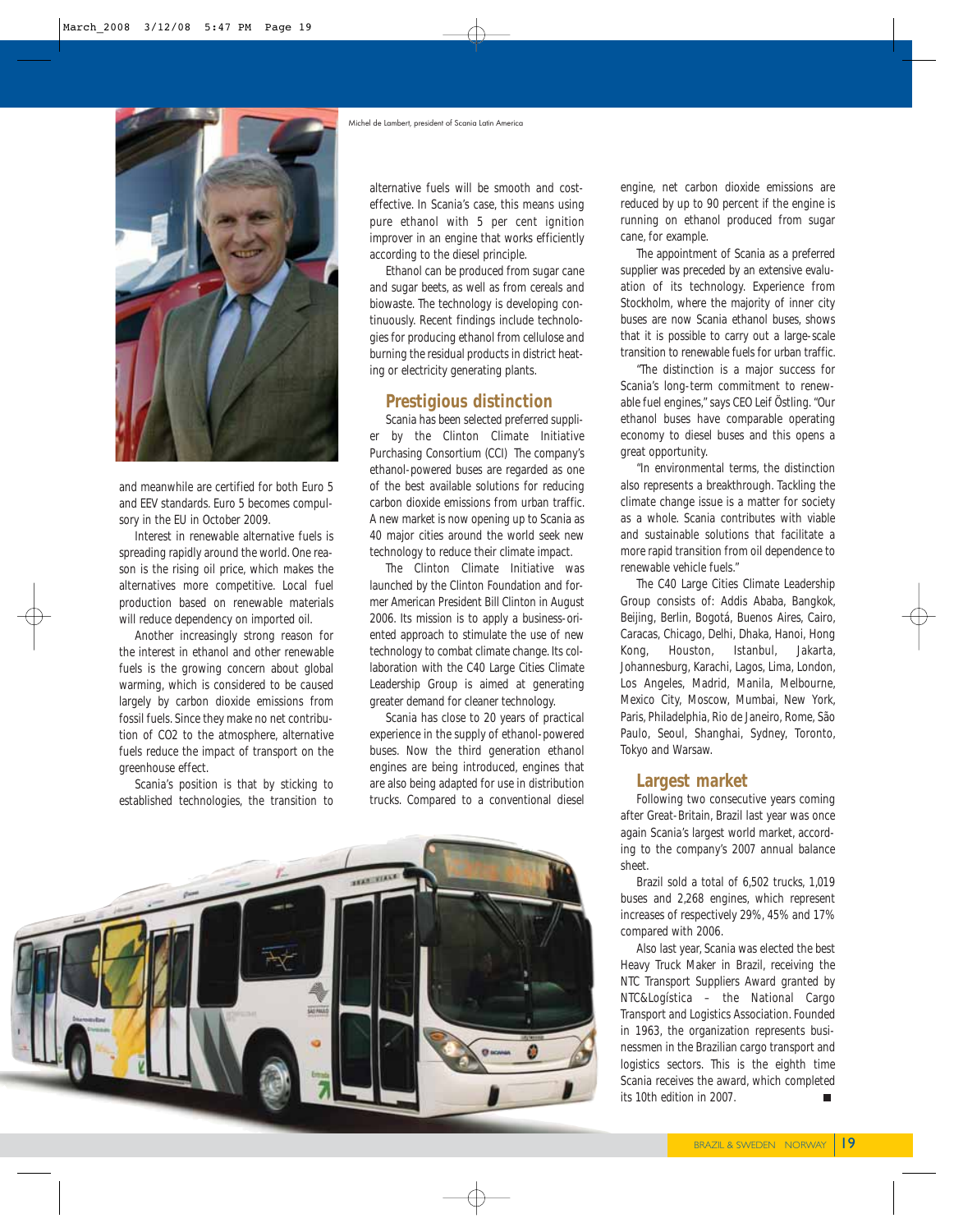

(Left to right) Curitiba Municipal Chamber Councilman Jorge Bernardi, Volvo do Brasil President Tommy Svensson, and Tito Zeglin, First Vice-President of the Curitiba Municipal Chamber.



(Left to right) Volvo do Brasil's Carlos Morassutti, Dante Lago and Carlos Ogliari.

# Municipal Chamber of Curitiba pays tribute to Volvo do Brasil

he Municipal Chamber of Curitiba, capital of the southern state of Paraná, paid tribute to Volvo on December 14 for its 30 years in Brazil last year. Volvo celebrated its 30th anniversary in this country with many different events and activities throughout 2007.  $\begin{array}{c}\n\hline\n\end{array}$ Brazil I

At a ceremony at the Palácio Rio Branco, the Chamber paid tribute to Volvo do Brasil, represented by Tommy Svensson, President and CEO, as well as by Carlos Morassutti, director of Human Resources and Corporate Affairs, Dante Lago, head of Health, Safety and Environment Activities within the company, and Carlos Ogliari, head of Institutional and Governmental Affairs.

Volvo was honored due to its involvement in the Fundação Solidariedade (Solidarity Foundation), a non-profit organization located in Campo Magro, 25 kilometers from downtown Curitiba. The institution was founded in 1989 by employees of Volvo do Brasil and Volvo in Sweden, with the support of the Swedish government

A home and school for children and teenagers in risk situations, the Solidarity Foundation consists of a small village of six shelter homes, and common areas such as a library, computer room, football field and vegetable garden.

Social educators, aided by pedagogues, social service workers and psychologists, promote the reinstatement of children and adolescents into the social community, endeavoring to achieve adoptions or family reintegration. The institution also offers the opportunity for children to develop cultural activities, including participation in the Solidarity Foundation Choir.

The Chamber also paid homage to Volvo's Traffic Safety Program (VTSP), which was initiated in 1987. Every year, a group of Brazilian participants travels to Sweden to further study traffic safety improvements.

Through a number of different actions, the VTSP targets mobilizing society towards a safer and more humane traffic. The main actions include: the Volvo Traffic Safety Award, held annually and divided into several classes; the Volvo Traffic Safety Forum, an annual event to discuss themes of importance to the sector; Technical Safety Debates—regional meetings for the discussion of specific regional themes; the "Getting About" Project, Volvo's proposal for secondary education schools/students; and the "Getting About" Youth Theater Festival, with theater plays performed by students from schools participating in the "Getting About" educational project.

Volvo was also honored for its "Volvo and the Environment" and "Volvo Quality of Life" Programs.

Respect for the environment is one of Volvo's three core values, next to Safety and Quality. The group is concerned with the environmental problems caused by the transport sector's huge dependence on oil and the world's growing energy consump-

tion. Actions include the recent introduction of a hybrid Volvo engine powered by diesel and electricity, the gradual reduction of carbon dioxide in the group's plants throughout the world, and the development of increasingly less polluting products with increasingly higher levels of recyclability.

Volvo do Brasil is totally aligned with the group's C02 emissions reduction program. At the Brazilian factory, the reduction index has already exceeded the goals originally established for the global project.

Environmental concern goes beyond the production process. Volvo do Brasil carries out a number of environmental education projects aimed at society, including for example the Ecological Caravan, which has already involved thousands of Brazilian truck drivers, raising their awareness about the trafficking of wild animals and transporting hazardous cargo. Since 2006, the group has been maintaining in Curitiba the Volvo Environmental Center—a space for cultural, leisure and environmental research for the community in general.

The Volvo Quality of Life Program offers a wide range of benefits for employees and dependents and involves health and dental plans, pharmacy aid, programs to quit smoking and get rid of chemical dependence, nutritional follow-up, a private pension plan (Vikingprev) and the Viking Association. The latter is a venue for staff and family members involving leisure and integration activities.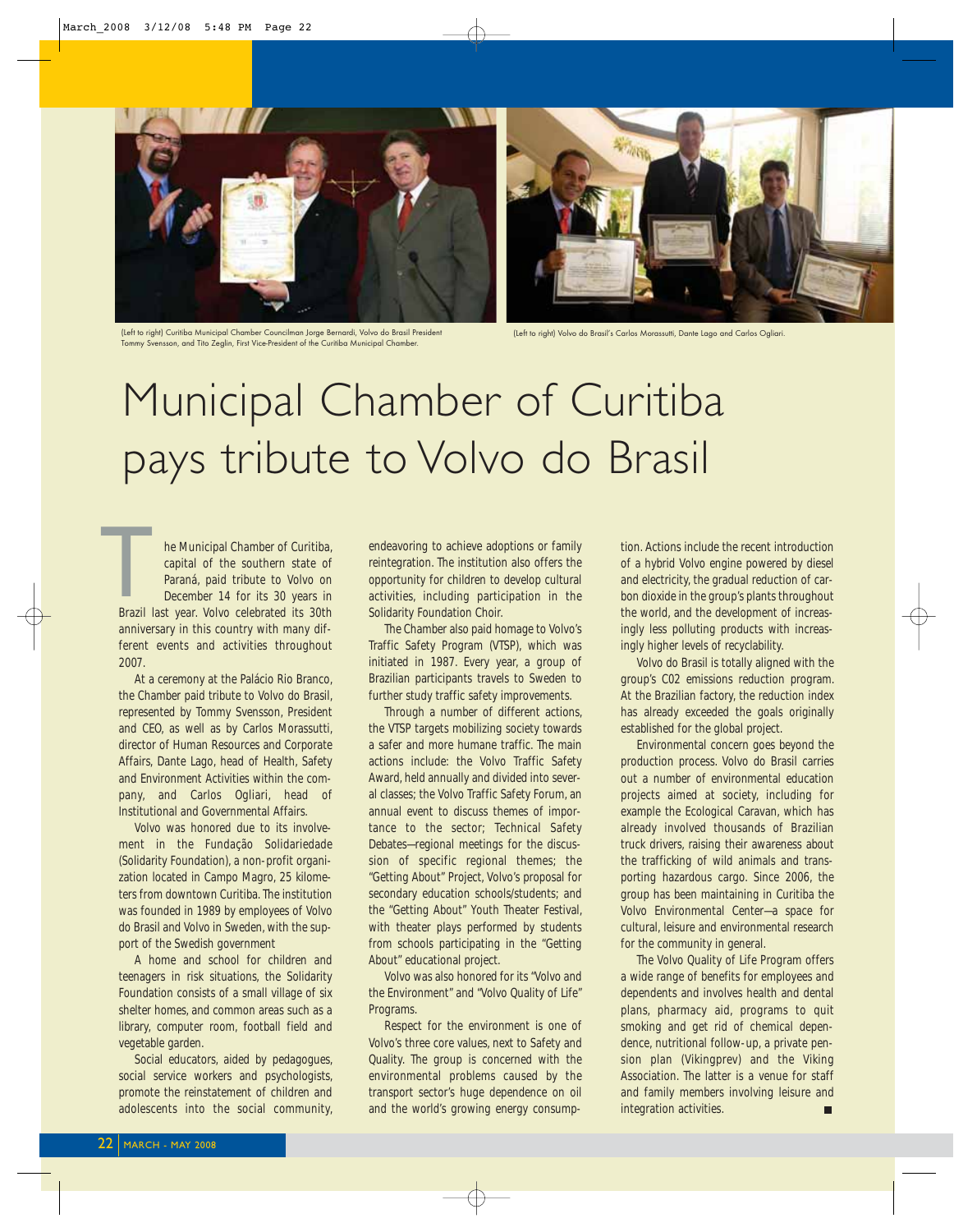# Volvo recognized as one of 10 best companies to work for in 2007

Carlos Ogliari, head of Institutional and Governmental Affairs at Volvo do Brasil, receives the "Most Admired Company" award from Manuela Carta, publisher of Carta Capital magazine.

olvo was recognized as one of the 10 best companies to work for in Brazil in 2007, according to a recent survey conducted by the Editora Abril magazines *"Exame"* and *"Você S/A"*. Volvo was considered the fifth best company to work for throughout the country, the best in terms of health and the best in the Brazilian automotive sector. **V** 

Last year, around 500 companies participated in a strict selection process, which whittled the number down to 150 and, finally, the 10 best companies to work for. The best 150 companies to work for also include Aracruz, Stora Enso's partner in the giant Veracel pulp plant in Bahia, Bradesco, Brazil's largest private sector bank, and computer technology giant IBM.

The turnover of the 150 companies surveyed corresponds to around 17% of Brazil's GDP and together they employ 1.4 million people. The survey evaluated employee satisfaction in three categories: above 1,500 employees, from 501 to 1,500 employees, and up to 500 employees. Volvo has 2,200 employees. Volvo's final score—called the Happiness at Work Index—was 86.6.

This is the first time that Volvo appears



among the 10 best companies to work for in Brazil, in what is considered the most indepth survey of the working environment in companies conducted over the last 11 years by Editora Abril—one of the largest and most influential publishing groups in Latin America. "This is the result of the major program of investments in people management that Volvo has been maintaining for many years," noted Tommy Svensson, president of Volvo do Brasil.

Volvo was also considered the best in terms of health care for its employees. It was the only company to receive the top score (100) in health among all participating companies, meeting 100% of the enquiries made by the survey. This remarkable score shows how Volvo is concerned with the topic of health—not only with supplying a better health plan to its employees than that available on the market, but also with developing an extensive health prevention and maintenance program for employees and their families.

A team of specialized doctors permanently available; subsidies of 70% of the cost of medicine; a dental plan that includes the family; a health plan that includes surgeries for shortsightedness and stomach reduction; subsidies for the purchase of contact lenses; a nutritionist that closely follows the results of periodical medical exams; free vaccination against the flu; healthy food at work, among a series of other benefits—besides an entire leisure and sports infrastructure inside the factory—were the factors that guaranteed Volvo's top score.

The survey also considered Volvo the best company to work for in the Brazilian automotive sector. Brazil has 24 manufacturers of automotive vehicles (trucks, buses, automobiles, motorcycles, construction equipment and farm machinery). Volvo also had excellent notes in the following cate-



gories related to employees: "pride and identity" (96.4%), "professional development" (87%), "satisfaction and motivation" (91%) and "leadership" (88.7%).

The *Exame-Você S/A* survey also highlights Volvo's investments in the area of social responsibility, including in its Traffic Safety Program (VTSP), the largest and longest initiative in favor of safer traffic in Brazil. The survey also mentions the excellent profit sharing policy at Volvo—which in 2006 distributed R\$ 14.8 million to its workers, the equivalent of 2.5 additional salaries.

"Communication is very transparent at Volvo. Everyone knows the numbers, the results, and where the company is heading," stated Carlos Morassutti, director of Human Resources and Corporate Affairs at Volvo do Brasil.

### **Most admired**

Volvo was also recognized as the most admired company among truck manufacturers in Brazil according to a survey entitled "The most admired companies in Brazil," conducted last year by *"Carta Capital"* magazine in conjunction with the TNS InterScience Institute. The survey involved interviews with 1,276 executives from 593 companies in 47 different sectors.

This was the first time Volvo appeared in first place in the survey, held for 10 years by *"Carta Capital"*—one of the most respected *Continued on page 42*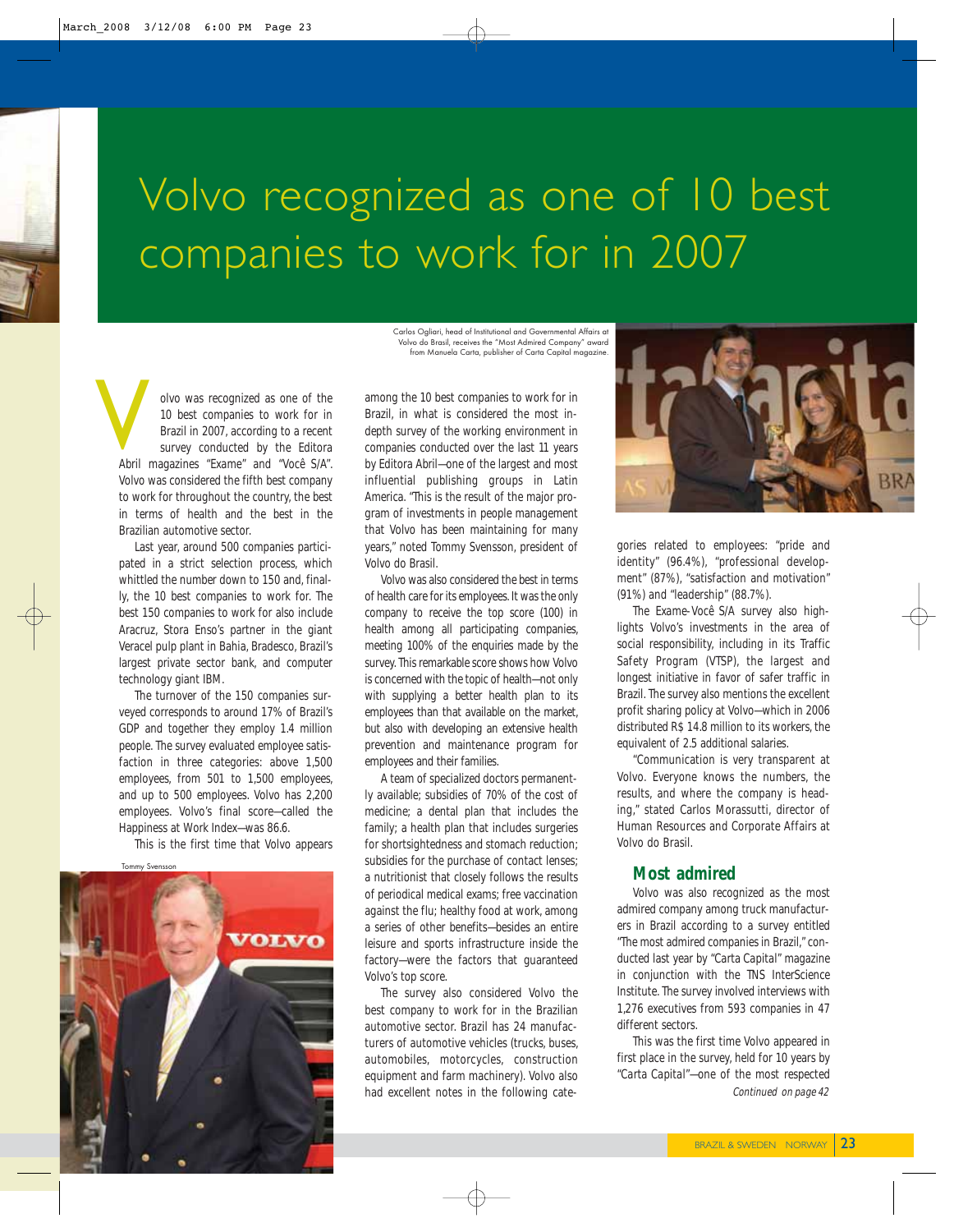# Swedish journalists visit Brazil



group of journalists from **"Affärsvärlden"** magazine visited Brazil from December 13 to 31 to do a special edition about this group of journalists from<br> **"Affärsvärlden"** magazine visit-<br>
ed Brazil from December 13 to 31<br>
to do a special edition about this<br>
country. **"Affärsvärlden"** is the biggest Swedish weekly business magazine and one of the oldest in the world, having first been published in January 1901. The publication's concept has more or less remained the same: to examine and analyze companies, politics and financial markets. **"Affärsvärlden"** is a



(Left to right), Francisco César M. Villela (one of the four owners of the Aralco group), "Affärsvärlden" journalist Linda Vikström and Swedcham's Peter Johansson.

working tool for Swedish decision-makers within trade and industry.

During their trip, the journalists visited Embraer, one of the world's largest commercial aircraft manufacturers, met with Brazilian Central Bank President Henrique Meirelles, toured an ethanol factory of the Aralco group, and visited Stora Enso, Scania and Haldex, among other activities. They also visited Swedcham, where they met with Octávio de Barros, chief economist of Bradesco, Brazil's largest private sector bank. Most of the visits were organized by Chamber Project Manager Peter Johansson.

In the magazine, the journalists paint a very positive picture of Brazil, which they called a "rising giant".

All the articles make comparisons between Brazilian and Swedish companies, with the balance tipping in Brazil's favor.

On their visit to the ethanol plant in Araçatuba, São Paulo state, the journalists took pains to make an objective overview as there is a lot of controversy surrounding ethanol production, but they were unable to find anything negative to write about.

"In general, they were very impressed with Brazil and the visit was very positive," said Peter.

# Ethanol consortium

wedcham Brasil has formed a consortium with Ecoflex and Brazilship/ Scanbrasil called Brazilian Ethanol Supply & Trade, which has the necessary synergy to carry out joint tasks in order to provide a better service to clients. S<sub>essa</sub>

The objective is to be a service provider dedicated to the ethanol fuel segment in the logistics chain for the international market, taking advantage of the expertise of the consortium's partners.

From sourcing to delivery of ethanol at destination ports, Ecoflex has the competitiveness of a player dealing regularly with the Brazilian market, counting with the expertise of Brazilship in ship chartering, identifying the best alternatives and quality ships, together with the credibility of Swedcham identifying demand and clients.

## ...Doha Round

Continued from page 15

died a violent death, but a likely scenario could be painted, a scenario that points to a conclusion at the end of this year with lowered ambitions. Some market access openings in agriculture for exporting developing countries are a "must", and there seems to be enough political flexibility on behalf of the EU countries and the US to make that happen. In turn, leading emerging countries must ease import restrictions on some industrial products of interest to industrialized countries. President Lula has for instance announced that Brazil is prepared to give concessions, although he has not declared how much. If the EU gets what it wants, it would mean that the average import tariff for industrial goods in Brazil would be lowered from today's 14 % to 11.7 %. Out of 9.000 items, 4.950 would have lower tariffs.

There is one overriding argument in favor of finishing the round, preferably this year. A failure would have systemic negative consequences. The multilateral trading system would lose credibility, and countries would start to negotiate preferential bilateral or regional agreements. This implies among other things that it would be easier for larger countries to bulldoze smaller ones into agreements that not necessarily are in their favor or in their long-term interest. The WTO is the guarantor that all countries are treated reasonably equal in trade negotiations and in trade conflicts. The erosion of the system would be in no one's interest.

In a global economy, everybody, trading nations and the international business community alike, would benefit from a successful conclusion of the Doha Round. п